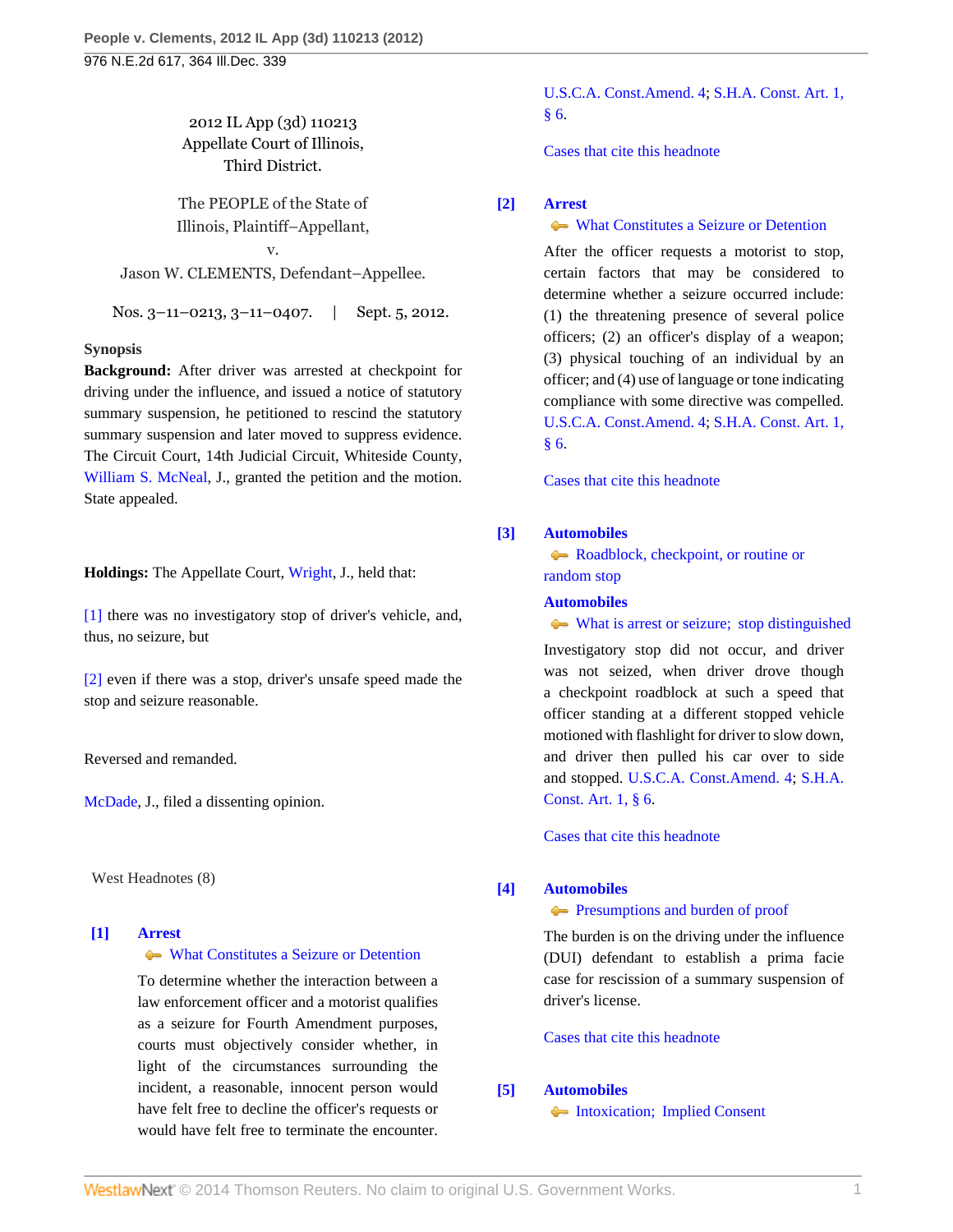976 N.E.2d 617, 364 Ill.Dec. 339

# **[Automobiles](http://www.westlaw.com/Browse/Home/KeyNumber/48A/View.html?docGuid=I8e5550aef79111e1b66bbd5332e2d275&originationContext=document&vr=3.0&rs=cblt1.0&transitionType=DocumentItem&contextData=(sc.Search))**

[Excessive speed, lack of control, and racing](http://www.westlaw.com/Browse/Home/KeyNumber/48Ak331/View.html?docGuid=I8e5550aef79111e1b66bbd5332e2d275&originationContext=document&vr=3.0&rs=cblt1.0&transitionType=DocumentItem&contextData=(sc.Search))

## **[Automobiles](http://www.westlaw.com/Browse/Home/KeyNumber/48A/View.html?docGuid=I8e5550aef79111e1b66bbd5332e2d275&originationContext=document&vr=3.0&rs=cblt1.0&transitionType=DocumentItem&contextData=(sc.Search))**

# [Grounds](http://www.westlaw.com/Browse/Home/KeyNumber/48Ak349(2)/View.html?docGuid=I8e5550aef79111e1b66bbd5332e2d275&originationContext=document&vr=3.0&rs=cblt1.0&transitionType=DocumentItem&contextData=(sc.Search))

Even assuming that officer subjectively intended to stop driver when driver drove though a checkpoint roadblock and officer motioned with flashlight for driver to slow down, driver's unsafe speed gave officer an articulable basis to do so, such that any seizure was not unreasonable and did not create a basis on which to suppress evidence and rescind statutory summary suspension of driver's operating license after arrest for driving under the influence (DUI); Illinois Vehicle Code required a driver to slow down, proceed with caution, and maintain a safe speed for road conditions present when approaching a stationary emergency vehicle, such as those present at the roadblock. [U.S.C.A.](http://www.westlaw.com/Link/Document/FullText?findType=L&pubNum=1000546&cite=USCOAMENDIV&originatingDoc=I8e5550aef79111e1b66bbd5332e2d275&refType=LQ&originationContext=document&vr=3.0&rs=cblt1.0&transitionType=DocumentItem&contextData=(sc.Search)) [Const.Amend. 4;](http://www.westlaw.com/Link/Document/FullText?findType=L&pubNum=1000546&cite=USCOAMENDIV&originatingDoc=I8e5550aef79111e1b66bbd5332e2d275&refType=LQ&originationContext=document&vr=3.0&rs=cblt1.0&transitionType=DocumentItem&contextData=(sc.Search)) [S.H.A. Const. Art. 1, § 6;](http://www.westlaw.com/Link/Document/FullText?findType=L&pubNum=1000008&cite=ILCNART1S6&originatingDoc=I8e5550aef79111e1b66bbd5332e2d275&refType=LQ&originationContext=document&vr=3.0&rs=cblt1.0&transitionType=DocumentItem&contextData=(sc.Search)) S.H.A. [625 ILCS 5/11–907\(c\)\(2\).](http://www.westlaw.com/Link/Document/FullText?findType=L&pubNum=1000008&cite=IL625S5%2f11-907&originatingDoc=I8e5550aef79111e1b66bbd5332e2d275&refType=SP&originationContext=document&vr=3.0&rs=cblt1.0&transitionType=DocumentItem&contextData=(sc.Search)#co_pp_fcf30000ea9c4)

[Cases that cite this headnote](http://www.westlaw.com/Link/RelatedInformation/DocHeadnoteLink?docGuid=I8e5550aef79111e1b66bbd5332e2d275&headnoteId=202854526600520130210184448&originationContext=document&vr=3.0&rs=cblt1.0&transitionType=CitingReferences&contextData=(sc.Search))

# <span id="page-1-0"></span>**[\[6\]](#page-4-1) [Arrest](http://www.westlaw.com/Browse/Home/KeyNumber/35/View.html?docGuid=I8e5550aef79111e1b66bbd5332e2d275&originationContext=document&vr=3.0&rs=cblt1.0&transitionType=DocumentItem&contextData=(sc.Search))**

# [Reasonableness; reason or founded](http://www.westlaw.com/Browse/Home/KeyNumber/35k60.2(10)/View.html?docGuid=I8e5550aef79111e1b66bbd5332e2d275&originationContext=document&vr=3.0&rs=cblt1.0&transitionType=DocumentItem&contextData=(sc.Search)) [suspicion, etc](http://www.westlaw.com/Browse/Home/KeyNumber/35k60.2(10)/View.html?docGuid=I8e5550aef79111e1b66bbd5332e2d275&originationContext=document&vr=3.0&rs=cblt1.0&transitionType=DocumentItem&contextData=(sc.Search))

A valid investigatory stop occurs when the officer creating the seizure had a reasonable suspicion, based upon specific and articulable facts, of criminal activity to justify the stop at issue. [U.S.C.A. Const.Amend. 4](http://www.westlaw.com/Link/Document/FullText?findType=L&pubNum=1000546&cite=USCOAMENDIV&originatingDoc=I8e5550aef79111e1b66bbd5332e2d275&refType=LQ&originationContext=document&vr=3.0&rs=cblt1.0&transitionType=DocumentItem&contextData=(sc.Search)); [S.H.A. Const.](http://www.westlaw.com/Link/Document/FullText?findType=L&pubNum=1000008&cite=ILCNART1S6&originatingDoc=I8e5550aef79111e1b66bbd5332e2d275&refType=LQ&originationContext=document&vr=3.0&rs=cblt1.0&transitionType=DocumentItem&contextData=(sc.Search)) [Art. 1, § 6](http://www.westlaw.com/Link/Document/FullText?findType=L&pubNum=1000008&cite=ILCNART1S6&originatingDoc=I8e5550aef79111e1b66bbd5332e2d275&refType=LQ&originationContext=document&vr=3.0&rs=cblt1.0&transitionType=DocumentItem&contextData=(sc.Search)).

[Cases that cite this headnote](http://www.westlaw.com/Link/RelatedInformation/DocHeadnoteLink?docGuid=I8e5550aef79111e1b66bbd5332e2d275&headnoteId=202854526600620130210184448&originationContext=document&vr=3.0&rs=cblt1.0&transitionType=CitingReferences&contextData=(sc.Search))

# <span id="page-1-1"></span>**[\[7\]](#page-4-2) [Automobiles](http://www.westlaw.com/Browse/Home/KeyNumber/48A/View.html?docGuid=I8e5550aef79111e1b66bbd5332e2d275&originationContext=document&vr=3.0&rs=cblt1.0&transitionType=DocumentItem&contextData=(sc.Search))**

### [Grounds](http://www.westlaw.com/Browse/Home/KeyNumber/48Ak349(2)/View.html?docGuid=I8e5550aef79111e1b66bbd5332e2d275&originationContext=document&vr=3.0&rs=cblt1.0&transitionType=DocumentItem&contextData=(sc.Search))

Generally, a traffic violation provides a sufficient basis for an investigatory traffic stop. [U.S.C.A. Const.Amend. 4;](http://www.westlaw.com/Link/Document/FullText?findType=L&pubNum=1000546&cite=USCOAMENDIV&originatingDoc=I8e5550aef79111e1b66bbd5332e2d275&refType=LQ&originationContext=document&vr=3.0&rs=cblt1.0&transitionType=DocumentItem&contextData=(sc.Search)) [S.H.A. Const. Art. 1,](http://www.westlaw.com/Link/Document/FullText?findType=L&pubNum=1000008&cite=ILCNART1S6&originatingDoc=I8e5550aef79111e1b66bbd5332e2d275&refType=LQ&originationContext=document&vr=3.0&rs=cblt1.0&transitionType=DocumentItem&contextData=(sc.Search)) [§ 6](http://www.westlaw.com/Link/Document/FullText?findType=L&pubNum=1000008&cite=ILCNART1S6&originatingDoc=I8e5550aef79111e1b66bbd5332e2d275&refType=LQ&originationContext=document&vr=3.0&rs=cblt1.0&transitionType=DocumentItem&contextData=(sc.Search)).

[Cases that cite this headnote](http://www.westlaw.com/Link/RelatedInformation/DocHeadnoteLink?docGuid=I8e5550aef79111e1b66bbd5332e2d275&headnoteId=202854526600720130210184448&originationContext=document&vr=3.0&rs=cblt1.0&transitionType=CitingReferences&contextData=(sc.Search))

# <span id="page-1-2"></span>**[\[8\]](#page-4-3) [Searches and Seizures](http://www.westlaw.com/Browse/Home/KeyNumber/349/View.html?docGuid=I8e5550aef79111e1b66bbd5332e2d275&originationContext=document&vr=3.0&rs=cblt1.0&transitionType=DocumentItem&contextData=(sc.Search))**

[Fourth Amendment and reasonableness in](http://www.westlaw.com/Browse/Home/KeyNumber/349k23/View.html?docGuid=I8e5550aef79111e1b66bbd5332e2d275&originationContext=document&vr=3.0&rs=cblt1.0&transitionType=DocumentItem&contextData=(sc.Search)) [general](http://www.westlaw.com/Browse/Home/KeyNumber/349k23/View.html?docGuid=I8e5550aef79111e1b66bbd5332e2d275&originationContext=document&vr=3.0&rs=cblt1.0&transitionType=DocumentItem&contextData=(sc.Search))

A seizure does not violate the Fourth Amendment unless the seizure was unreasonable. [U.S.C.A. Const.Amend. 4](http://www.westlaw.com/Link/Document/FullText?findType=L&pubNum=1000546&cite=USCOAMENDIV&originatingDoc=I8e5550aef79111e1b66bbd5332e2d275&refType=LQ&originationContext=document&vr=3.0&rs=cblt1.0&transitionType=DocumentItem&contextData=(sc.Search)); [S.H.A.](http://www.westlaw.com/Link/Document/FullText?findType=L&pubNum=1000008&cite=ILCNART1S6&originatingDoc=I8e5550aef79111e1b66bbd5332e2d275&refType=LQ&originationContext=document&vr=3.0&rs=cblt1.0&transitionType=DocumentItem&contextData=(sc.Search)) [Const. Art. 1, § 6.](http://www.westlaw.com/Link/Document/FullText?findType=L&pubNum=1000008&cite=ILCNART1S6&originatingDoc=I8e5550aef79111e1b66bbd5332e2d275&refType=LQ&originationContext=document&vr=3.0&rs=cblt1.0&transitionType=DocumentItem&contextData=(sc.Search))

[Cases that cite this headnote](http://www.westlaw.com/Link/RelatedInformation/DocHeadnoteLink?docGuid=I8e5550aef79111e1b66bbd5332e2d275&headnoteId=202854526600820130210184448&originationContext=document&vr=3.0&rs=cblt1.0&transitionType=CitingReferences&contextData=(sc.Search))

## **Attorneys and Law Firms**

**\*618** [Gary L. Spencer](http://www.westlaw.com/Link/Document/FullText?findType=h&pubNum=176284&cite=0205983301&originatingDoc=I8e5550aef79111e1b66bbd5332e2d275&refType=RQ&originationContext=document&vr=3.0&rs=cblt1.0&transitionType=DocumentItem&contextData=(sc.Search)), State's Attorney, Morrison ([Terry](http://www.westlaw.com/Link/Document/FullText?findType=h&pubNum=176284&cite=0221901701&originatingDoc=I8e5550aef79111e1b66bbd5332e2d275&refType=RQ&originationContext=document&vr=3.0&rs=cblt1.0&transitionType=DocumentItem&contextData=(sc.Search)) [A. Mertel,](http://www.westlaw.com/Link/Document/FullText?findType=h&pubNum=176284&cite=0221901701&originatingDoc=I8e5550aef79111e1b66bbd5332e2d275&refType=RQ&originationContext=document&vr=3.0&rs=cblt1.0&transitionType=DocumentItem&contextData=(sc.Search)) [Thomas D. Arado](http://www.westlaw.com/Link/Document/FullText?findType=h&pubNum=176284&cite=0338387801&originatingDoc=I8e5550aef79111e1b66bbd5332e2d275&refType=RQ&originationContext=document&vr=3.0&rs=cblt1.0&transitionType=DocumentItem&contextData=(sc.Search)), State's Attorneys Appellate Prosecutor's Office, of counsel), for the People.

Daniel A. Huffman, Nelson Kilgus Richey Huffman & Buckwalter-Schurman, Morrison, for appellee.

**Opinion**

#### **OPINION**

Justice [WRIGHT](http://www.westlaw.com/Link/Document/FullText?findType=h&pubNum=176284&cite=0139707701&originatingDoc=I8e5550aef79111e1b66bbd5332e2d275&refType=RQ&originationContext=document&vr=3.0&rs=cblt1.0&transitionType=DocumentItem&contextData=(sc.Search)) delivered the judgment of the court, with opinion.

**\*\*340** ¶ 1 On October 31, 2010, defendant, Jason W. Clements, stopped his vehicle at a roadside safety checkpoint, and several minutes later an officer approached defendant's parked car. Based on the officer's observations, including a preliminary breath test and defendant's admission to the officer he had consumed alcohol, defendant was arrested for driving under the influence (DUI) in violation of sections 11–  $501(a)(1)$  and  $11-501(a)(2)$  of the Illinois Vehicle Code (the Code), and issued a notice of statutory summary suspension. [625 ILCS 5/11–501\(a\)\(1\),](http://www.westlaw.com/Link/Document/FullText?findType=L&pubNum=1000008&cite=IL625S5%2f11-501&originatingDoc=I8e5550aef79111e1b66bbd5332e2d275&refType=SP&originationContext=document&vr=3.0&rs=cblt1.0&transitionType=DocumentItem&contextData=(sc.Search)#co_pp_7b9b000044381) [\(a\)\(2\)](http://www.westlaw.com/Link/Document/FullText?findType=L&pubNum=1000008&cite=IL625S5%2f11-501&originatingDoc=I8e5550aef79111e1b66bbd5332e2d275&refType=SP&originationContext=document&vr=3.0&rs=cblt1.0&transitionType=DocumentItem&contextData=(sc.Search)#co_pp_d86d0000be040), 11–501.1 (West 2010). The trial court granted defendant's petition to rescind the statutory summary suspension of his driver's license ([625 ILCS 5/2–](http://www.westlaw.com/Link/Document/FullText?findType=L&pubNum=1000008&cite=IL625S5%2f2-118.1&originatingDoc=I8e5550aef79111e1b66bbd5332e2d275&refType=SP&originationContext=document&vr=3.0&rs=cblt1.0&transitionType=DocumentItem&contextData=(sc.Search)#co_pp_a83b000018c76) [118.1\(b\)](http://www.westlaw.com/Link/Document/FullText?findType=L&pubNum=1000008&cite=IL625S5%2f2-118.1&originatingDoc=I8e5550aef79111e1b66bbd5332e2d275&refType=SP&originationContext=document&vr=3.0&rs=cblt1.0&transitionType=DocumentItem&contextData=(sc.Search)#co_pp_a83b000018c76) (West 2010)) and defendant's motion to suppress evidence. The State appeals. We reverse and remand.

### **¶ 2 FACTS**

¶ 3 On October 31, 2010, defendant stopped his vehicle within the boundaries of a checkpoint, conducted by the Illinois State Police, after trooper Vaughn Rhodes shouted at defendant to slow down. Three to five minutes later, defendant's vehicle remained parked at the checkpoint, and Rhodes approached defendant's vehicle after he finished processing another vehicle. While speaking with defendant, the officer noticed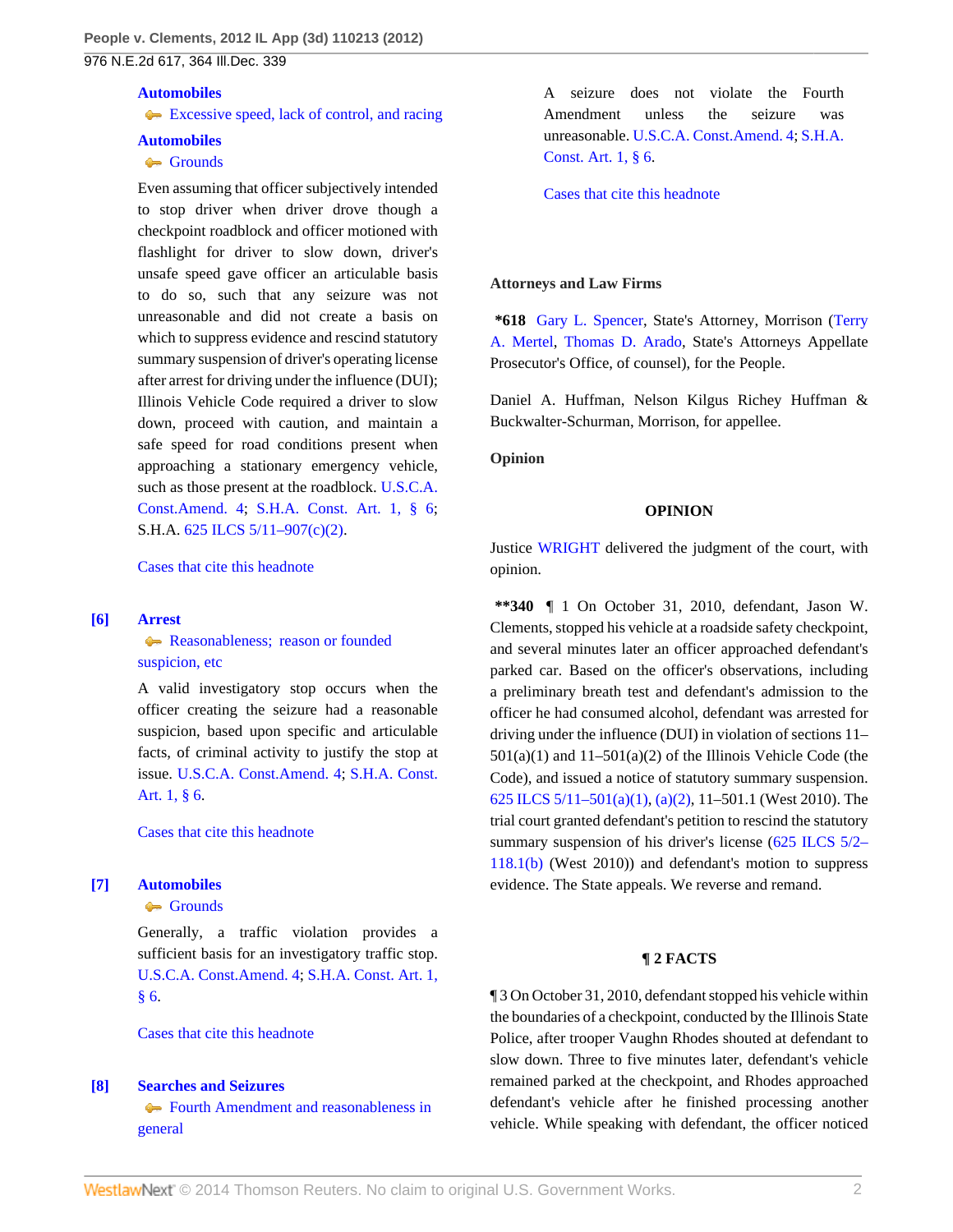the odor of alcohol and defendant admitted consuming alcohol. A preliminary breath test revealed defendant's blood alcohol content was 0.175. The officer subsequently arrested defendant for DUI in violation of sections  $11-501(a)(1)$ and  $11-501(a)(2)$ , and issued a notice of statutory summary suspension. [625 ILCS 5/11–501\(a\)\(1\),](http://www.westlaw.com/Link/Document/FullText?findType=L&pubNum=1000008&cite=IL625S5%2f11-501&originatingDoc=I8e5550aef79111e1b66bbd5332e2d275&refType=SP&originationContext=document&vr=3.0&rs=cblt1.0&transitionType=DocumentItem&contextData=(sc.Search)#co_pp_7b9b000044381) [\(a\)\(2\),](http://www.westlaw.com/Link/Document/FullText?findType=L&pubNum=1000008&cite=IL625S5%2f11-501&originatingDoc=I8e5550aef79111e1b66bbd5332e2d275&refType=SP&originationContext=document&vr=3.0&rs=cblt1.0&transitionType=DocumentItem&contextData=(sc.Search)#co_pp_d86d0000be040) 11–501.1 (West 2010).

¶ 4 On January 18, 2011, the court conducted a hearing on defendant's petition to rescind the statutory summary suspension. At the summary suspension hearing, Rhodes testified that on October 31, 2010, he was assigned to assist at a checkpoint located on Illinois Route 30, a two-lane highway for eastbound and westbound traffic. According to the officer, the established protocol for the checkpoint required the officers to stop every third vehicle approaching the location from either direction of travel. Rhodes testified there **\*\*341 \*619** were between six and eight uniformed State Police troopers working at the checkpoint that night. According to Rhodes, at least two of the police vehicles had their overhead oscillating lights activated and there were posted signs alerting oncoming motorists of the approaching checkpoint.

¶ 5 Rhodes testified that at approximately 3:22 a.m. on October 31, 2010, he was on the side of the road, speaking to the driver of another stopped vehicle, when defendant's vehicle approached the checkpoint at a high rate of speed. Concerned, Rhodes turned away from the driver he was speaking to, faced the roadway, waved his flashlight, and shouted at defendant to slow down. Rather than simply reducing his speed, defendant pulled over and parked his vehicle. Defendant was not the third oncoming car approaching the checkpoint.

¶ 6 Rhodes observed defendant's car remained parked at the checkpoint for three to five minutes while Rhodes finished processing the other motorist. Consequently, Rhodes approached defendant's vehicle, which remained parked within the boundaries of the checkpoint, and Rhodes made certain observations which resulted in defendant's arrest for DUI.

¶ 7 Defendant argued to the trial court that the traffic stop violated his fourth amendment rights. Defendant claimed his rights were violated because his vehicle was not the third vehicle and he did not commit a traffic violation prior to stopping at the checkpoint.

¶ 8 The trial court found Rhodes acted properly and did not have a subjective intent to stop defendant's vehicle. However, the court found defendant was seized because a reasonable person would not have felt free to travel through the checkpoint, without stopping, based on Rhodes's conduct. Thus, the trial court ordered the rescission of defendant's summary suspension. On February 10, 2011, the State filed a motion to reconsider, which the trial court denied.

¶ 9 On May 19, 2011, defendant filed a motion to suppress evidence. The next day, the court conducted a hearing on the motion. At the hearing, Rhodes testified he did not know exactly how fast defendant was traveling through the checkpoint or whether defendant's speed was over the posted speed limit. Nonetheless, presumably based on the road conditions present at the checkpoint, the officer concluded defendant's rate of speed was too fast and verbally directed him to slow down.

¶ 10 After hearing the evidence, the trial court allowed defendant's motion to suppress. The trial court found a seizure occurred for fourth amendment purposes because a reasonable person in defendant's position would not have felt free to leave. Furthermore, the court determined the encounter was improper because defendant was not traveling in a vehicle which should have been selected for a random inspection according to the established checkpoint procedures, nor did the officer have reasonable suspicion of a criminal activity before he approached and spoke to defendant at the scene. The State appeals.

#### **¶ 11 ANALYSIS**

¶ 12 The State contends the trial court erred by granting both defendant's petition to rescind the summary suspension and his motion to suppress. The State's arguments regarding both the petition and motion are similar. Specifically, the State argues defendant's encounter with Rhodes was consensual and does not qualify as a seizure because defendant voluntarily stopped his vehicle within the checkpoint. Alternatively, the State argues even if defendant was seized, Rhodes had reasonable **\*\*342 \*620** suspicion to stop the vehicle because Rhodes observed defendant traveling at a high rate of speed through a checkpoint. Furthermore, the State contends the seizure was reasonable because Rhodes was acting in a community caretaker capacity when he approached defendant's vehicle.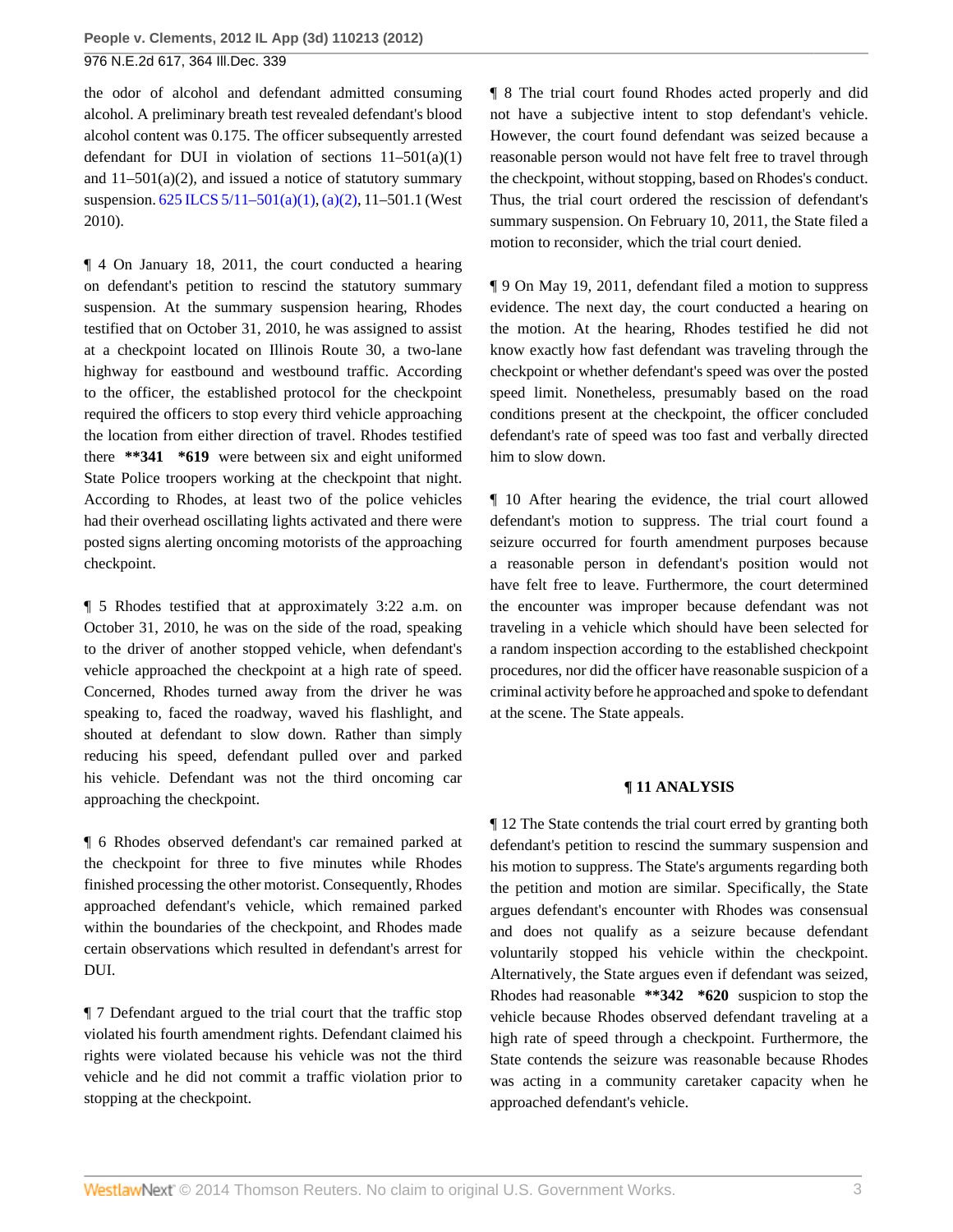¶ 13 A *de novo* standard of review applies to the ultimate determination of whether the petition to rescind the statutory summary suspension or motion to suppress should have been granted, but we will defer to the trial court's findings of fact, unless they are against the manifest weight of the evidence. *People v. Wear,* [229 Ill.2d 545, 323 Ill.Dec. 359, 893 N.E.2d](http://www.westlaw.com/Link/Document/FullText?findType=Y&serNum=2016597332&pubNum=578&originationContext=document&vr=3.0&rs=cblt1.0&transitionType=DocumentItem&contextData=(sc.Search)) [631 \(2008\)](http://www.westlaw.com/Link/Document/FullText?findType=Y&serNum=2016597332&pubNum=578&originationContext=document&vr=3.0&rs=cblt1.0&transitionType=DocumentItem&contextData=(sc.Search)); *People v. Luedemann,* [222 Ill.2d 530, 306 Ill.Dec.](http://www.westlaw.com/Link/Document/FullText?findType=Y&serNum=2010406877&pubNum=578&originationContext=document&vr=3.0&rs=cblt1.0&transitionType=DocumentItem&contextData=(sc.Search)) [94, 857 N.E.2d 187 \(2006\)](http://www.westlaw.com/Link/Document/FullText?findType=Y&serNum=2010406877&pubNum=578&originationContext=document&vr=3.0&rs=cblt1.0&transitionType=DocumentItem&contextData=(sc.Search)). We first address the issue of whether defendant was seized as a result of Officer Rhodes's conduct. Then, assuming *arguendo* defendant was seized, we will consider whether the officer had a reasonable suspicion of criminal activity that would justify stopping defendant's vehicle.

#### **¶ 14 I. Whether Defendant Was Seized**

¶ 15 The fourth amendment of the United States Constitution and [article I, section 6,](http://www.westlaw.com/Link/Document/FullText?findType=L&pubNum=1000008&cite=ILCNART1S6&originatingDoc=I8e5550aef79111e1b66bbd5332e2d275&refType=LQ&originationContext=document&vr=3.0&rs=cblt1.0&transitionType=DocumentItem&contextData=(sc.Search)) of the Illinois Constitution guarantee citizens the right to be free from unreasonable searches and seizures. [U.S. Const., amend. IV;](http://www.westlaw.com/Link/Document/FullText?findType=L&pubNum=1000546&cite=USCOAMENDIV&originatingDoc=I8e5550aef79111e1b66bbd5332e2d275&refType=LQ&originationContext=document&vr=3.0&rs=cblt1.0&transitionType=DocumentItem&contextData=(sc.Search)) [Ill. Const. 1970, art. I,](http://www.westlaw.com/Link/Document/FullText?findType=L&pubNum=1000008&cite=ILCNART1S6&originatingDoc=I8e5550aef79111e1b66bbd5332e2d275&refType=LQ&originationContext=document&vr=3.0&rs=cblt1.0&transitionType=DocumentItem&contextData=(sc.Search)) [§ 6.](http://www.westlaw.com/Link/Document/FullText?findType=L&pubNum=1000008&cite=ILCNART1S6&originatingDoc=I8e5550aef79111e1b66bbd5332e2d275&refType=LQ&originationContext=document&vr=3.0&rs=cblt1.0&transitionType=DocumentItem&contextData=(sc.Search)) An individual "may not be lawfully seized without reasonable, objective grounds to support the seizure." *[People](http://www.westlaw.com/Link/Document/FullText?findType=Y&serNum=2018961826&pubNum=578&originationContext=document&vr=3.0&rs=cblt1.0&transitionType=DocumentItem&contextData=(sc.Search)) v. Davenport,* [392 Ill.App.3d 19, 27, 331 Ill.Dec. 61, 910](http://www.westlaw.com/Link/Document/FullText?findType=Y&serNum=2018961826&pubNum=578&originationContext=document&vr=3.0&rs=cblt1.0&transitionType=DocumentItem&contextData=(sc.Search)) [N.E.2d 134 \(2009\).](http://www.westlaw.com/Link/Document/FullText?findType=Y&serNum=2018961826&pubNum=578&originationContext=document&vr=3.0&rs=cblt1.0&transitionType=DocumentItem&contextData=(sc.Search))

<span id="page-3-1"></span><span id="page-3-0"></span>**[\[1\]](#page-0-2) [\[2\]](#page-0-3)** ¶ 16 To determine whether the interaction between a law enforcement officer and a motorist qualifies as a seizure for fourth amendment purposes, we must objectively consider whether, in light of the circumstances surrounding the incident, a reasonable, innocent person would have felt free to decline the officer's requests or would have felt free to terminate the encounter. *[United States v. Mendenhall,](http://www.westlaw.com/Link/Document/FullText?findType=Y&serNum=1980116749&pubNum=708&originationContext=document&vr=3.0&rs=cblt1.0&transitionType=DocumentItem&contextData=(sc.Search))* [446 U.S. 544, 100 S.Ct. 1870, 64 L.Ed.2d 497 \(1980\)](http://www.westlaw.com/Link/Document/FullText?findType=Y&serNum=1980116749&pubNum=708&originationContext=document&vr=3.0&rs=cblt1.0&transitionType=DocumentItem&contextData=(sc.Search)); *Luedemann,* [222 Ill.2d 530, 306 Ill.Dec. 94, 857 N.E.2d](http://www.westlaw.com/Link/Document/FullText?findType=Y&serNum=2010406877&pubNum=578&originationContext=document&vr=3.0&rs=cblt1.0&transitionType=DocumentItem&contextData=(sc.Search)) [187.](http://www.westlaw.com/Link/Document/FullText?findType=Y&serNum=2010406877&pubNum=578&originationContext=document&vr=3.0&rs=cblt1.0&transitionType=DocumentItem&contextData=(sc.Search)) After the officer requests a motorist to stop, certain factors that may be considered to determine whether a seizure occurred include: (1) the threatening presence of several police officers; (2) an officer's display of a weapon; (3) physical touching of an individual by an officer; and (4) use of language or tone indicating compliance with some directive was compelled. *Id.*

<span id="page-3-2"></span>**[\[3\]](#page-0-0)** ¶ 17 We emphasize that the first objective, but threshold, requirement is whether an officer made a *request* for a motorist to stop, or whether the driver presented sufficient evidence conclusively establishing he involuntarily stopped based on his perception of the officer's actions. Neither circumstance was presented by the evidence submitted to the

trial court in support of either defendant's petition to rescind the statutory summary suspension or defendant's motion to suppress.

¶ 18 As noted by the dissent, the trial court's findings are critically important in this case. Here, the court did not make a finding that defendant *involuntarily* stopped his vehicle that night. Instead, the trial court specifically found Rhodes did not intend to stop defendant's vehicle. This finding is supported by the record and is not challenged on appeal. It is clear from Rhodes's undisputed testimony that the officer merely gestured with his flashlight and shouted "slow down." Rhodes never ordered defendant to stop. Furthermore, according to the evidence presented by the defense, no other officer pursued defendant or directed him to stop.

¶ 19 The precise reason defendant stopped his vehicle and remained at the checkpoint is unknown because defendant **\*\*343 \*621** did not testify during the hearing on either the petition to revoke the statutory summary suspension or the motion to suppress. Without defendant's testimony indicating he first observed Officer Rhodes gesture with a flashlight and then felt compelled to stop, the record does not support an inference that defendant involuntarily stopped his vehicle based on police conduct. The facts presented to the trial court support multiple, equally plausible inferences that defendant did not notice Officer Rhodes but may have voluntarily stopped out of an abundance of caution or confusion or due to other difficulties.

<span id="page-3-3"></span>**[\[4\]](#page-0-4)** ¶ 20 The burden is on defendant to establish a *prima facie* case for rescission of a summary suspension. *[People v. Orth,](http://www.westlaw.com/Link/Document/FullText?findType=Y&serNum=1988123256&pubNum=578&originationContext=document&vr=3.0&rs=cblt1.0&transitionType=DocumentItem&contextData=(sc.Search))* [124 Ill.2d 326, 336, 125 Ill.Dec. 182, 530 N.E.2d 210 \(1988\).](http://www.westlaw.com/Link/Document/FullText?findType=Y&serNum=1988123256&pubNum=578&originationContext=document&vr=3.0&rs=cblt1.0&transitionType=DocumentItem&contextData=(sc.Search)) Defendant alleged the police did not have authority to stop his vehicle. Here, the court unequivocally found this officer did not intend to stop defendant's vehicle, and defendant did not present testimony establishing he *involuntarily* stopped his vehicle within the roadblock. Thus, it matters not whether this defendant or some other reasonable person might have remained within the roadblock after *voluntarily* stopping his vehicle. Defendant's testimony regarding his thought process likely would have helped explain why a reasonable person in defendant's position would not have felt free to leave. See *People v. Brownlee,* [186 Ill.2d 501, 519, 239 Ill.Dec.](http://www.westlaw.com/Link/Document/FullText?findType=Y&serNum=1999146764&pubNum=578&originationContext=document&vr=3.0&rs=cblt1.0&transitionType=DocumentItem&contextData=(sc.Search)) [25, 713 N.E.2d 556 \(1999\)](http://www.westlaw.com/Link/Document/FullText?findType=Y&serNum=1999146764&pubNum=578&originationContext=document&vr=3.0&rs=cblt1.0&transitionType=DocumentItem&contextData=(sc.Search)) (stating that, while the test to determine whether a seizure occurred is an objective one, a driver's subjective reaction can be important in assessing the *[Mendenhall](http://www.westlaw.com/Link/Document/FullText?findType=Y&serNum=1980116749&originationContext=document&vr=3.0&rs=cblt1.0&transitionType=DocumentItem&contextData=(sc.Search))* factors).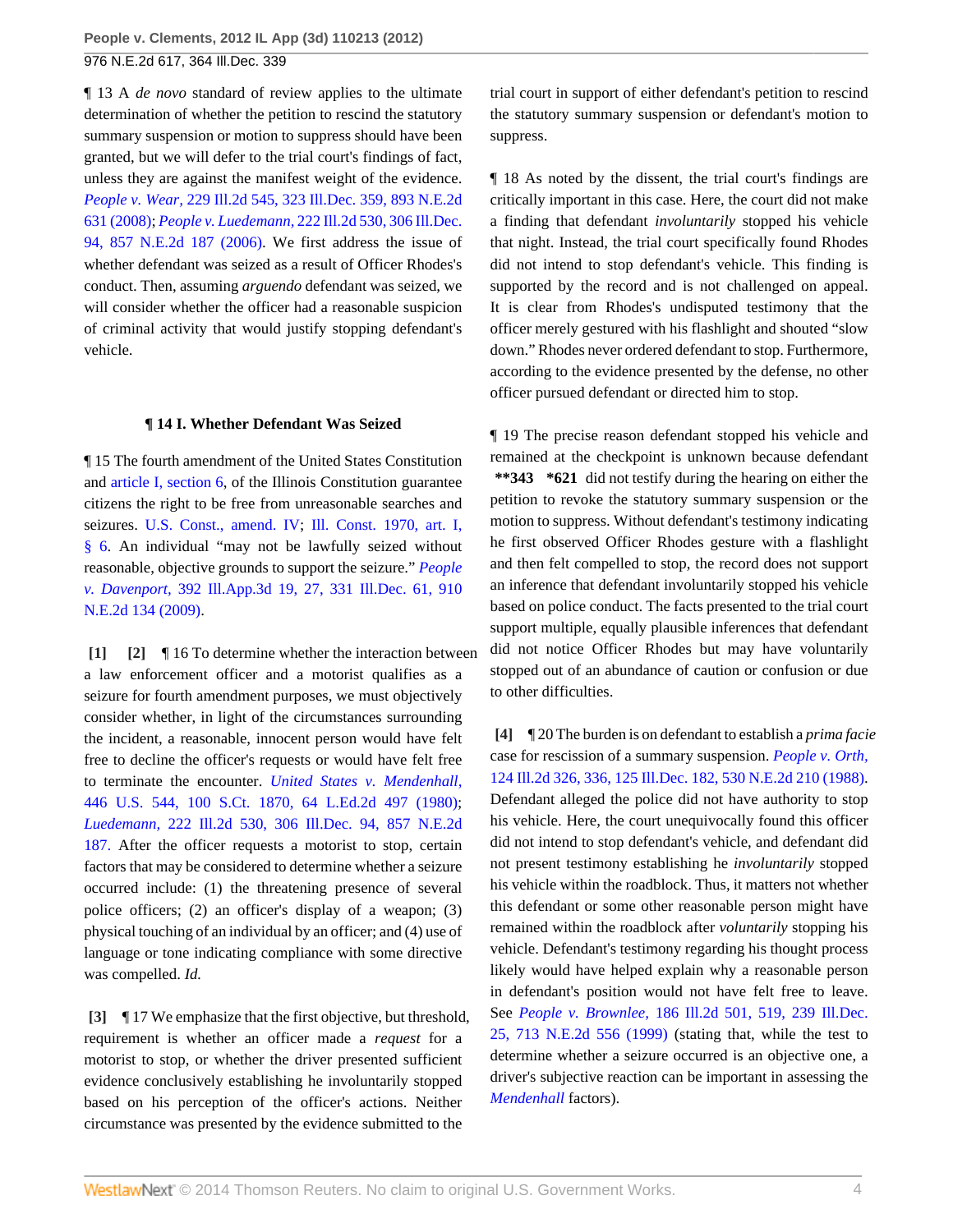976 N.E.2d 617, 364 Ill.Dec. 339

¶ 21 Without some evidence Rhodes intended to detain defendant or some evidence that defendant actually perceived Rhodes's actions required defendant to *stop,* we conclude an investigatory stop did not occur in this case. Moreover, defendant did not contest his detention for purposes of the DUI investigation once the officer approached defendant several minutes later, after defendant stopped within the boundaries of the roadblock. Accordingly, we hold defendant was not seized.

## <span id="page-4-3"></span><span id="page-4-2"></span><span id="page-4-1"></span>**¶ 22 II. Whether Rhodes Had a Reasonable Suspicion of Criminal Activity**

<span id="page-4-0"></span>**[\[5\]](#page-0-1) [\[6\]](#page-1-0) [\[7\]](#page-1-1) [\[8\]](#page-1-2) [8] 1** 23 A valid investigatory stop occur when the officer creating the seizure had a reasonable suspicion, based upon specific and articulable facts, of criminal activity to justify the stop at issue. *[Terry v. Ohio,](http://www.westlaw.com/Link/Document/FullText?findType=Y&serNum=1968131212&pubNum=708&originationContext=document&vr=3.0&rs=cblt1.0&transitionType=DocumentItem&contextData=(sc.Search))* [392 U.S. 1, 88 S.Ct. 1868, 20 L.Ed.2d 889 \(1968\);](http://www.westlaw.com/Link/Document/FullText?findType=Y&serNum=1968131212&pubNum=708&originationContext=document&vr=3.0&rs=cblt1.0&transitionType=DocumentItem&contextData=(sc.Search)) *[People](http://www.westlaw.com/Link/Document/FullText?findType=Y&serNum=2003096964&pubNum=578&originationContext=document&vr=3.0&rs=cblt1.0&transitionType=DocumentItem&contextData=(sc.Search)) v. Greco,* [336 Ill.App.3d 253, 270 Ill.Dec. 626, 783 N.E.2d](http://www.westlaw.com/Link/Document/FullText?findType=Y&serNum=2003096964&pubNum=578&originationContext=document&vr=3.0&rs=cblt1.0&transitionType=DocumentItem&contextData=(sc.Search)) [201 \(2003\).](http://www.westlaw.com/Link/Document/FullText?findType=Y&serNum=2003096964&pubNum=578&originationContext=document&vr=3.0&rs=cblt1.0&transitionType=DocumentItem&contextData=(sc.Search)) Generally, a traffic violation provides a sufficient basis for a traffic stop. *[People v. Rotkvich,](http://www.westlaw.com/Link/Document/FullText?findType=Y&serNum=1993243407&pubNum=578&originationContext=document&vr=3.0&rs=cblt1.0&transitionType=DocumentItem&contextData=(sc.Search))* 256 Ill.App.3d [124, 195 Ill.Dec. 424, 628 N.E.2d 888 \(1993\)](http://www.westlaw.com/Link/Document/FullText?findType=Y&serNum=1993243407&pubNum=578&originationContext=document&vr=3.0&rs=cblt1.0&transitionType=DocumentItem&contextData=(sc.Search)). A seizure does not violate the fourth amendment unless the seizure was unreasonable. *People v. Bartley,* [109 Ill.2d 273, 93 Ill.Dec.](http://www.westlaw.com/Link/Document/FullText?findType=Y&serNum=1985158231&pubNum=578&originationContext=document&vr=3.0&rs=cblt1.0&transitionType=DocumentItem&contextData=(sc.Search)) [347, 486 N.E.2d 880 \(1985\)](http://www.westlaw.com/Link/Document/FullText?findType=Y&serNum=1985158231&pubNum=578&originationContext=document&vr=3.0&rs=cblt1.0&transitionType=DocumentItem&contextData=(sc.Search)).

¶ 24 While the trial court found Rhodes did not subjectively intend to stop defendant at the checkpoint, had Rhodes intended to stop defendant, the record reveals Rhodes would have had an ample basis to formulate an intention to stop defendant and require him to remain at the checkpoint based on the officer's observations of a violation of section 11– 907 of the Code. [625 ILCS 5/11–907\(c\)\(2\)](http://www.westlaw.com/Link/Document/FullText?findType=L&pubNum=1000008&cite=IL625S5%2f11-907&originatingDoc=I8e5550aef79111e1b66bbd5332e2d275&refType=SP&originationContext=document&vr=3.0&rs=cblt1.0&transitionType=DocumentItem&contextData=(sc.Search)#co_pp_fcf30000ea9c4) (West 2010). The record reveals there were multiple squad cars parked at the checkpoint, some with activated oscillating lights, and at least one other motorist located on the side of the roadway with Rhodes standing nearby. Under these circumstances, the Code requires a driver, such as defendant in this case, to slow down, proceed with caution, and then maintain a *safe* speed for the **\*\*344 \*622** road conditions present when approaching a stationary emergency vehicle, such as those present on the roadway on the night of defendant's arrest. [625 ILCS 5/11–907\(c\)\(2\)](http://www.westlaw.com/Link/Document/FullText?findType=L&pubNum=1000008&cite=IL625S5%2f11-907&originatingDoc=I8e5550aef79111e1b66bbd5332e2d275&refType=SP&originationContext=document&vr=3.0&rs=cblt1.0&transitionType=DocumentItem&contextData=(sc.Search)#co_pp_fcf30000ea9c4) (West 2010). Obviously, Rhodes's belief defendant was driving too fast was not based on the posted speed limit, but rather, this belief was related to valid safety considerations resulting from the presence of multiple emergency vehicles and other traffic conditions on the roadway due to the checkpoint itself.

¶ 25 After observing defendant approach the checkpoint at an unsafe speed, we conclude Rhodes had an articulable basis to direct the car to slow down, which we will assume, for purposes of this appeal, caused defendant to stop. Therefore, even if we assume Rhodes intended to stop defendant, which is contrary to the court's finding, the detention constituted a valid traffic stop based on the traffic violation Rhodes witnessed before shouting at defendant to slow down.

¶ 26 Since this issue is dispositive, it becomes unnecessary to address the State's argument Rhodes was acting in a community caretaker capacity when he approached a driver who stopped at the roadblock without being directed to do so.

Accordingly, we reverse the trial court's grant of defendant's petition to rescind and motion to suppress, and we remand the cause for further proceedings.

#### **¶ 27 CONCLUSION**

¶ 28 For the foregoing reasons, the judgment of the trial court of Whiteside County is reversed, and the cause is remanded for further proceedings.

¶ 29 Reversed and remanded.

#### ¶ 30 Justice [McDADE](http://www.westlaw.com/Link/Document/FullText?findType=h&pubNum=176284&cite=0196972601&originatingDoc=I8e5550aef79111e1b66bbd5332e2d275&refType=RQ&originationContext=document&vr=3.0&rs=cblt1.0&transitionType=DocumentItem&contextData=(sc.Search)), dissenting.

¶ 31 The majority has reversed and remanded the decision of the circuit court of Whiteside County suppressing evidence gained from defendant, Jason Clements, after he pulled off the road during a roadside safety check and rescinding his statutory summary suspension. For the reasons that follow, I respectfully dissent.

¶ 32 At the heart of this appeal is whether Clements was seized and, if so, whether evidence acquired during this seizure was properly suppressed and his summary suspension was properly rescinded.

¶ 33 In determining whether a seizure has occurred, we focus on the perceptions and beliefs of the person seized, but not in a subjective way. Our test is an objective one: would a reasonable person in the Defendant's situation believe he had been stopped and was not free to leave? *[United](http://www.westlaw.com/Link/Document/FullText?findType=Y&serNum=1980116749&pubNum=708&originationContext=document&vr=3.0&rs=cblt1.0&transitionType=DocumentItem&contextData=(sc.Search)) States v. Mendenhall,* [446 U.S. 544, 554, 100 S.Ct. 1870, 64](http://www.westlaw.com/Link/Document/FullText?findType=Y&serNum=1980116749&pubNum=708&originationContext=document&vr=3.0&rs=cblt1.0&transitionType=DocumentItem&contextData=(sc.Search)) [L.Ed.2d 497 \(1980\)](http://www.westlaw.com/Link/Document/FullText?findType=Y&serNum=1980116749&pubNum=708&originationContext=document&vr=3.0&rs=cblt1.0&transitionType=DocumentItem&contextData=(sc.Search)). The majority correctly points out the four *[Mendenhall](http://www.westlaw.com/Link/Document/FullText?findType=Y&serNum=1980116749&originationContext=document&vr=3.0&rs=cblt1.0&transitionType=DocumentItem&contextData=(sc.Search))* factors indicating a seizure: (1) the threatening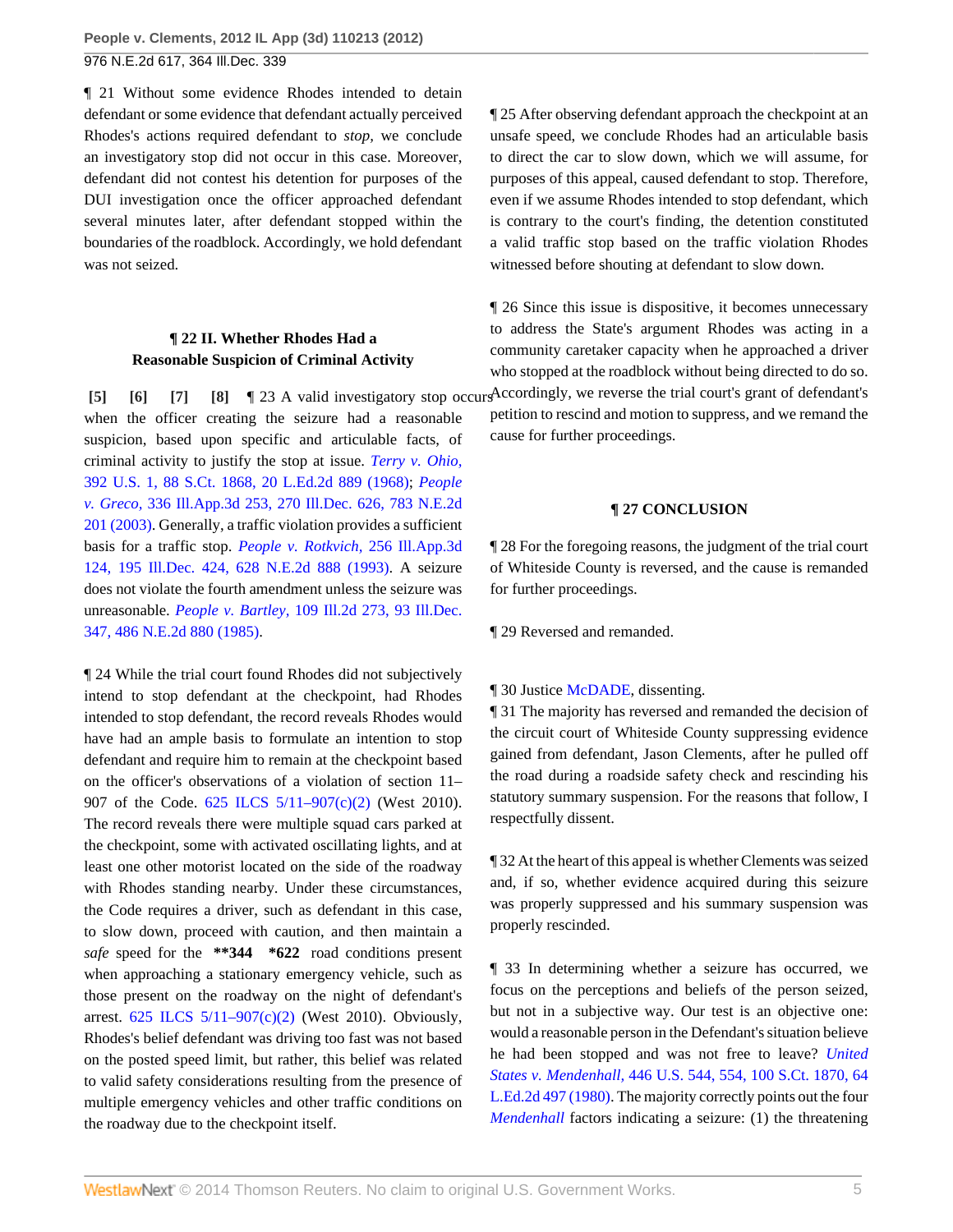presence of several officers; (2) the display of a weapon by an officer; (3) some physical touching of the person; or (4) using language or tone of voice compelling the individual to comply with the officer's requests. *Mendenhall,* [446 U.S. at 554, 100](http://www.westlaw.com/Link/Document/FullText?findType=Y&serNum=1980116749&pubNum=708&originationContext=document&vr=3.0&rs=cblt1.0&transitionType=DocumentItem&contextData=(sc.Search)) [S.Ct. 1870;](http://www.westlaw.com/Link/Document/FullText?findType=Y&serNum=1980116749&pubNum=708&originationContext=document&vr=3.0&rs=cblt1.0&transitionType=DocumentItem&contextData=(sc.Search)) *People v. Luedemann,* [222 Ill.2d 530, 553, 306](http://www.westlaw.com/Link/Document/FullText?findType=Y&serNum=2010406877&pubNum=578&originationContext=document&vr=3.0&rs=cblt1.0&transitionType=DocumentItem&contextData=(sc.Search)) [Ill.Dec. 94, 857 N.E.2d 187 \(2006\)](http://www.westlaw.com/Link/Document/FullText?findType=Y&serNum=2010406877&pubNum=578&originationContext=document&vr=3.0&rs=cblt1.0&transitionType=DocumentItem&contextData=(sc.Search)) (adopting *[Mendenhall](http://www.westlaw.com/Link/Document/FullText?findType=Y&serNum=1980116749&originationContext=document&vr=3.0&rs=cblt1.0&transitionType=DocumentItem&contextData=(sc.Search))* standard).

¶ 34 While the events in this case are unusual, I do believe the facts, when analyzed in conjunction with the *[Mendenhall](http://www.westlaw.com/Link/Document/FullText?findType=Y&serNum=1980116749&originationContext=document&vr=3.0&rs=cblt1.0&transitionType=DocumentItem&contextData=(sc.Search))* factors, establish that a reasonable person in the defendant's situation would have felt he had been stopped and was not free to leave. My belief draws support from the deferential portion of our standard of review. Our standard of review on appeals from rulings on motions to suppress is a dual one. We test the trial court's findings of fact to determine if they are against the manifest weight of the evidence. If they are not, we defer to those **\*\*345 \*623** findings. *[Luedemann,](http://www.westlaw.com/Link/Document/FullText?findType=Y&serNum=2010406877&pubNum=578&originationContext=document&vr=3.0&rs=cblt1.0&transitionType=DocumentItem&contextData=(sc.Search))* 222 [Ill.2d at 542, 306 Ill.Dec. 94, 857 N.E.2d 187.](http://www.westlaw.com/Link/Document/FullText?findType=Y&serNum=2010406877&pubNum=578&originationContext=document&vr=3.0&rs=cblt1.0&transitionType=DocumentItem&contextData=(sc.Search)) Our review of the trial court's conclusions of law is *de novo. [Luedemann,](http://www.westlaw.com/Link/Document/FullText?findType=Y&serNum=2010406877&pubNum=578&originationContext=document&vr=3.0&rs=cblt1.0&transitionType=DocumentItem&contextData=(sc.Search))* [222 Ill.2d at 542, 306 Ill.Dec. 94, 857 N.E.2d 187](http://www.westlaw.com/Link/Document/FullText?findType=Y&serNum=2010406877&pubNum=578&originationContext=document&vr=3.0&rs=cblt1.0&transitionType=DocumentItem&contextData=(sc.Search)).

¶ 35 The trial court's findings of fact are critically important to my dissent. The only record we have of the January 18, 2011, hearing on the defendant's petition to rescind the statutory summary suspension is a bystander's report certified by the court. It reported that the court had found that

> "while Trooper Rhodes had not intended to stop the Appellee's vehicle, a reasonable person in the Appellee's position would not have felt free to leave. Therefore, the trial Court ruled that the Appellee had been seized, and the Petition to Rescind Statutory Summary Suspension was allowed."

¶ 36 The findings of fact and law issued by the court following the May 19, 2011, hearing on the motion to suppress were actually reduced to an order and were more specific. The court found:

"1. That on October 31, 2010, the Illinois State Police conducted a roadside safety check on U.S. Route 30 and Dakin Road in Whiteside County, Illinois.

2. Said roadside safety check was conducted with at least 6–8 Illinois State Troopers all wearing their police uniforms and accompanying sidearms. Additionally, 6–8 State Police vehicles were present at the checkpoint, many of them with lights and flashers engaged.

3. At approximately 2:33 a.m., Trooper Vaughn Rhodes of the Illinois State Police was engaged in the stop of a vehicle other than that of the Defendant.

4. While engaged with said vehicle, Trooper Rhodes gestured to the Defendant's vehicle in a manner which a reasonable person would have believed to stop at said safety check.

5. Trooper Rhodes acknowledged that the Defendant's vehicle was not the 'next third car' to be stopped as prescribed by regulations promulgated by the State Police Supervisor prior to the commencement of the roadside safety check and that said regulations had not been changed by the Supervisor prior to the stop of the Defendant's vehicle.

6. Trooper Rhodes further testified that he had no knowledge of this roadside safety check being published in any local newspaper prior to October 31, 2010, and no other evidence was introduced of any publication."

¶ 37 In making its rulings, the trial court drew what I believe to be a completely reasonable inference that, but for the existence of the safety checkpoint, the actions of Trooper Rhodes and the *show of police force and authority* represented by the number and appearance of the troopers and official vehicles at the checkpoint, defendant would neither have pulled off the road and stopped within the checkpoint area nor stayed in his vehicle waiting for Rhodes to come and speak with him.

<span id="page-5-0"></span>¶ 38 The trial court also found, based on the facts and reasonable inferences drawn from those facts, that there was no articulable reason for the stop. Clements's car was not the "next third car" to be stopped in the execution of the checkpoint's protocols; nor—since Rhodes did not intend to stop Clements but merely to suggest that he reduce his speed and since Rhodes testified that he had no idea of Clements's actual speed—was he stopped because he was suspected of violating the law. I acknowledge that Clements *could* have been driving too fast for conditions—presumably the existence of the checkpoint—but Rhodes's lack of intent to stop him suggests \*\***346** \*624 caution rather than alarm. Moreover, I note that there is no objective evidence—such as radar detection—that would indicate that defendant was